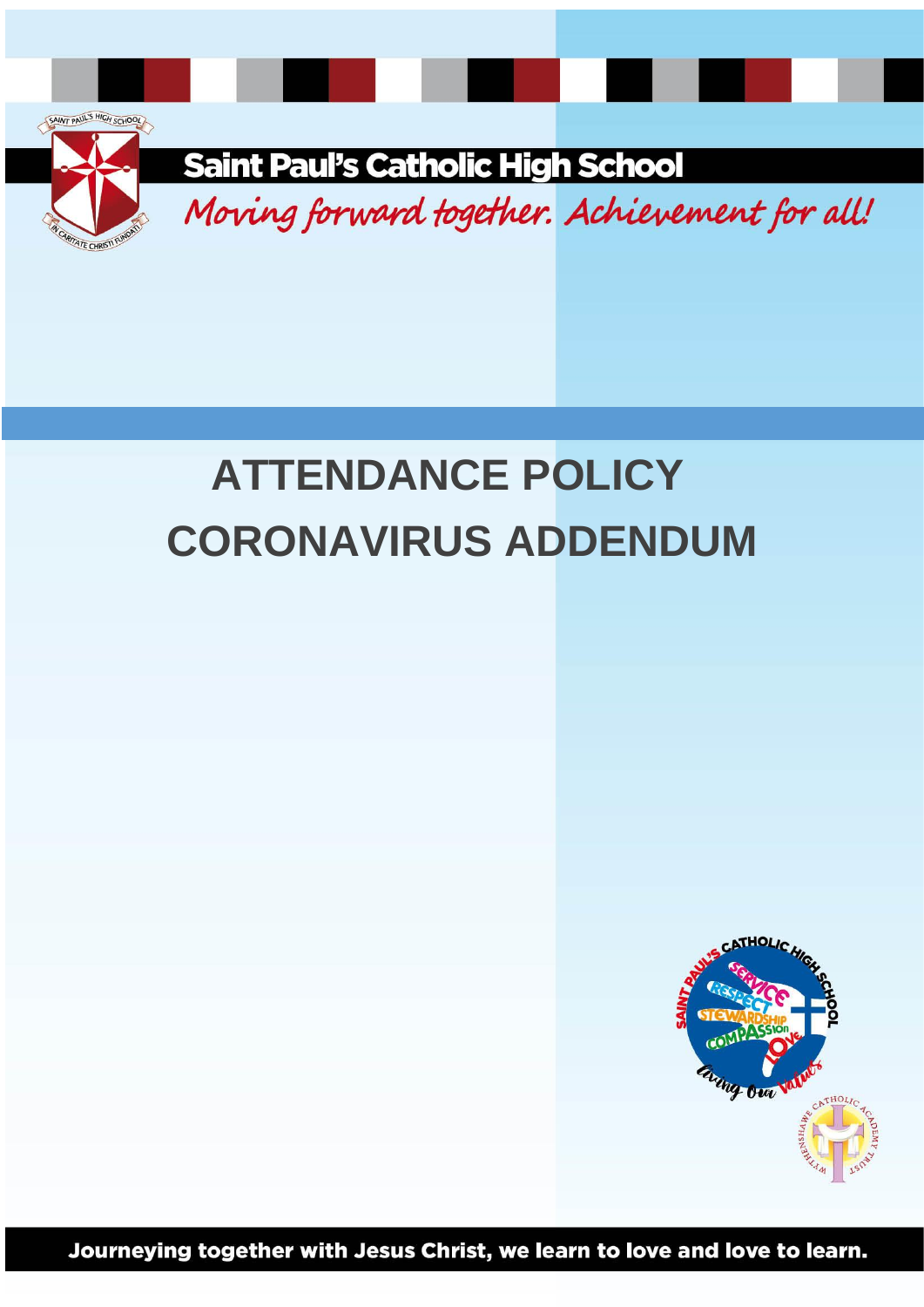| <b>Document Record</b>           |                                |
|----------------------------------|--------------------------------|
| <b>Title Admissions</b>          | Attendance policy: coronavirus |
|                                  | addendum                       |
| <b>Policy Date</b>               | <b>New</b>                     |
| Author                           | <b>Alison Cropper</b>          |
| Date Considered by the Governing | March 21                       |
| <b>Body</b>                      |                                |
| <b>Review Date</b>               | March 22                       |
| Date Adopted by school           | <b>Jan 21</b>                  |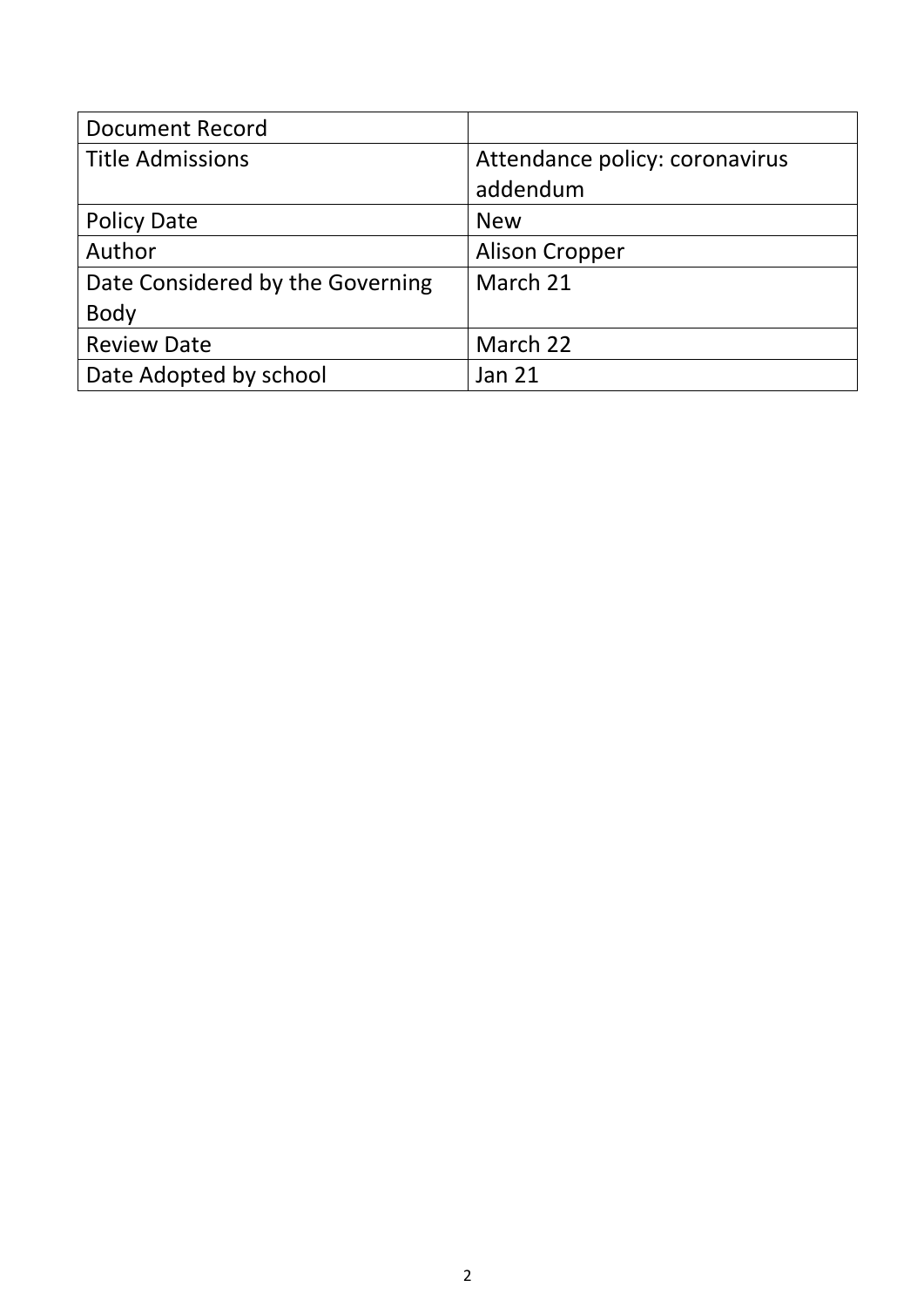# Saint Paul's Catholic High School

# Attendance policy: coronavirus addendum

## **Contents**

<span id="page-2-0"></span>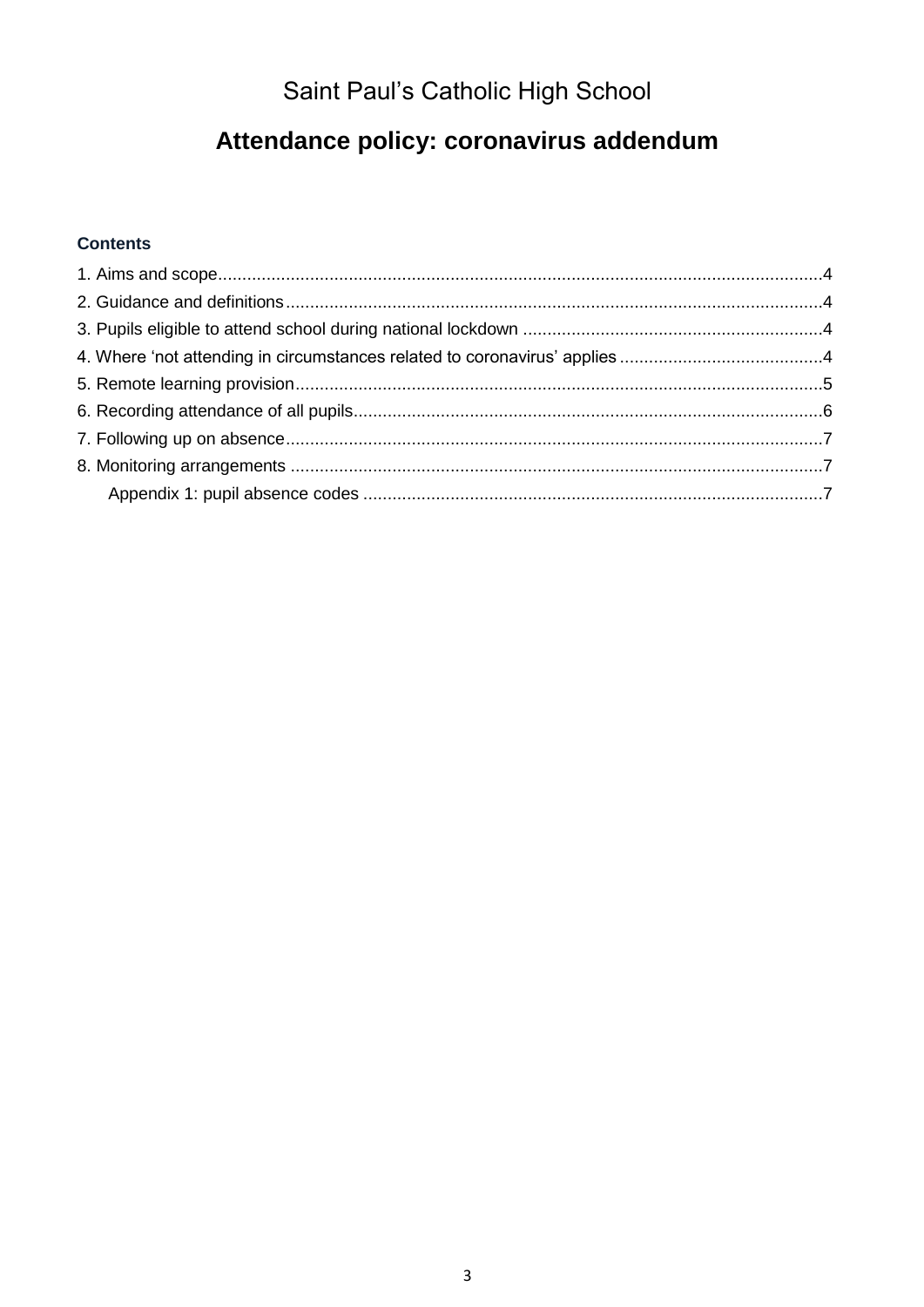We are committed to meeting our obligations with regards to school attendance by:

- Allowing and encouraging vulnerable children to access full-time education in school
- Allowing the children of critical workers to access full-time education in school if parents/carers cannot keep them at home
- Following up on absence among any pupils who we expect to attend school

This addendum applies during the national lockdown currently in place. It sets out changes to our normal attendance policy, and should be read in conjunction with that policy. Unless covered here, our normal attendance policy continues to apply.

We may need to amend or add to this addendum as circumstances or official guidance changes. We will communicate any changes to staff, parents and pupils.

#### <span id="page-3-0"></span>2. Guidance and definitions

This policy meets the requirements of the Department for Education's (DfE's) [guidance](https://www.gov.uk/government/publications/actions-for-schools-during-the-coronavirus-outbreak) on restricting attendance during the national lockdown, and its [addendum](https://www.gov.uk/government/publications/school-attendance) to the school attendance guidance for the 2020/21 academic year.

This addendum reflects the latest advice from Manchester LA.

In section 4.3 of this addendum, where we refer to 'close contact', this means:

- Direct close contacts: face-to-face contact with an infected individual for any length of time, within 1 metre, including being coughed on, a face-to-face conversation, or unprotected physical contact (skin-to-skin)
- Proximity contacts: extended close contact (within 1 to 2 metres for more than 15 minutes) with an infected individual
- Travelling in a small vehicle, like a car, with an infected person

This definition is from the DfE's guidance on restricting attendance during the national lockdown (linked above, page 22).

#### <span id="page-3-1"></span>3. Pupils eligible to attend school during national lockdown

#### **3.1 Vulnerable children**

We expect all vulnerable children to attend school.

The definition of vulnerable children includes those who:

Are assessed as being in need under section 17 of the Children Act 1989, including:

- Looked-after children
- Children with a child in need plan
- Children with a child protection plan
- Have an education, health and care (EHC) plan

We will offer places to those students listed below after assessing their risk/need

- On the edge of receiving support from children's social care services or in the process of being referred
- Adopted or on a special guardianship order
- At risk of becoming NEET ('not in employment, education or training')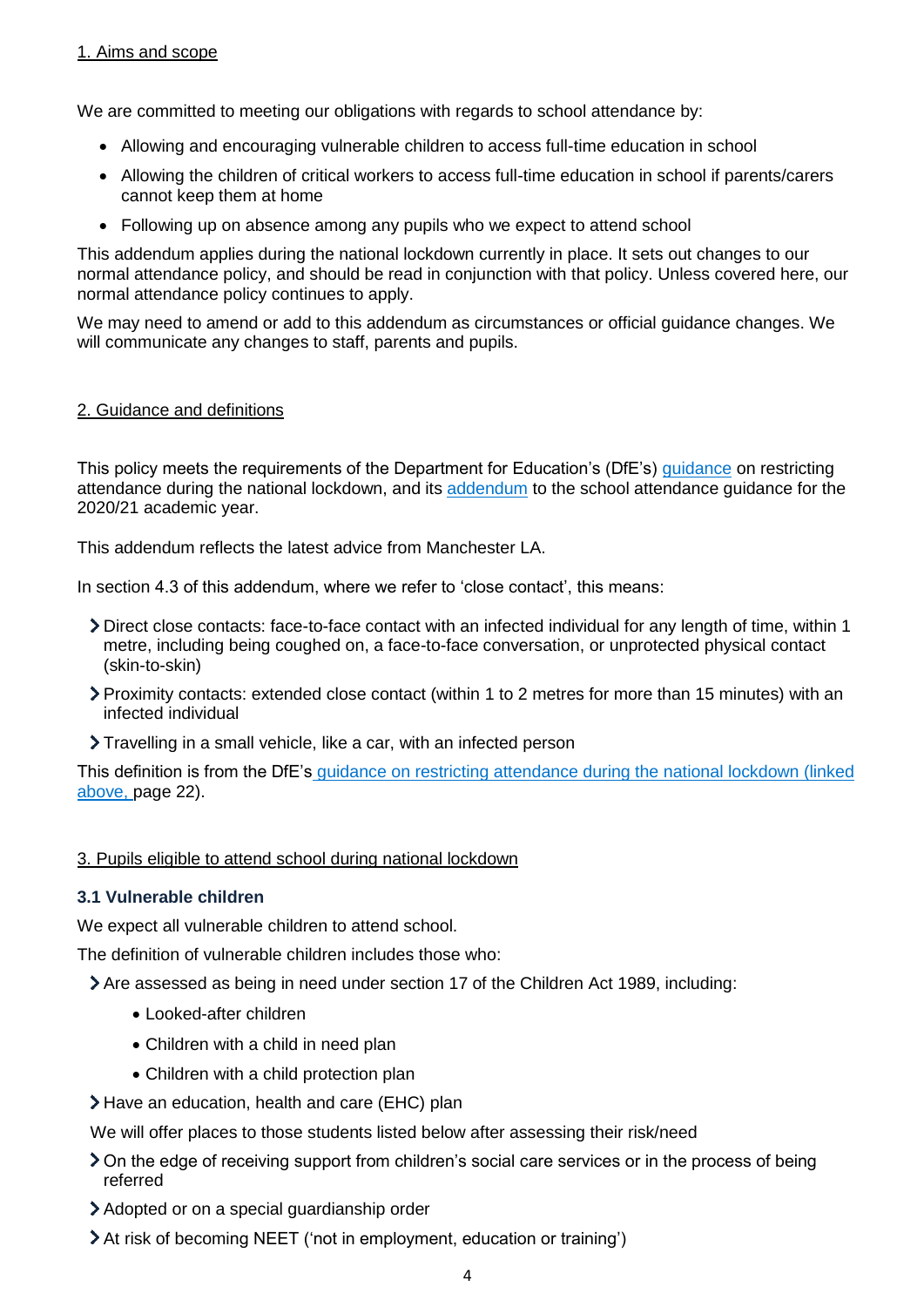- Living in temporary accommodation
- Young carers
- Care leavers
- Facing difficulty engaging with remote education at home (for example, due to a lack of devices or quiet space to study)
- In need of support for their mental health

Parents/carers must inform a member of the safeguarding team if their child:

- Falls into one of the categories above (and is therefore expected to attend school) but parents/carers wish for their child to learn from home
- $\geq$  Has had a change in circumstances, which means their child now falls into one of the categories above
- Does not fit into one of the categories above but parents/carers have concerns that their child is otherwise vulnerable

## **3.2 Children of critical workers**

Parents/carers who are critical workers **should keep their child at home if they can**. If this is not possible, children of critical workers are able to attend school.

Critical workers are those whose work is critical to the coronavirus and EU transition responses, including parents/carers who work in:

- > Health and social care
- Education and childcare (including social workers)
- Key public services (including the justice system, religious staff, charities delivering key frontline services, those responsible for the management of the deceased, and journalists and broadcasters who are providing public service broadcasting)
- Local and national government who are involved in delivering the coronavirus response, EU transition or essential public services
- Food and other necessary goods
- > Public safety and national security
- Transport and border (including transport systems through which supply chains pass, and the construction and operational support of critical transport and border infrastructure through which supply chains pass)
- Utilities, communication and financial services

Parents/carers that qualify must notify the school if they wish for their child to attend, by contacting the Attendance team.

We will request evidence from parents/carers of their job role. This could be an ID badge, a letter provided by your employer which confirms your critical worker status, a payslip or contract.

#### <span id="page-4-0"></span>4. Where 'not attending in circumstances related to coronavirus' applies

For the 2020/21 academic year, there is a new category of non-attendance to capture circumstances where pupils cannot attend school due to COVID-19: 'Not attending in circumstances related to coronavirus'.

This applies where a pupil's travel to, or attendance at, school would be:

Against guidance from Public Health England and/or the Department of Health and Social Care relating to the incidence of coronavirus or its transmission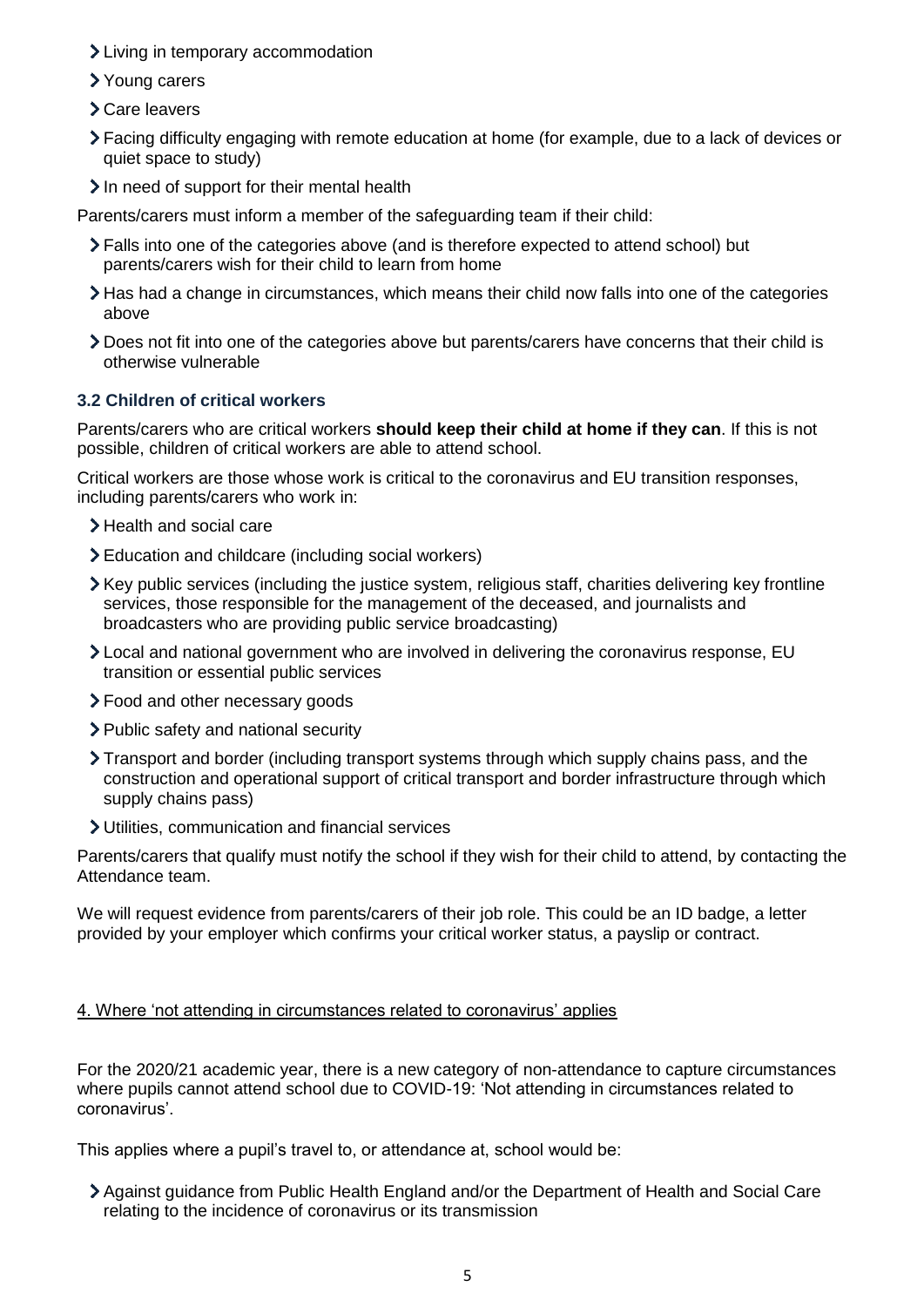Prohibited by any legislation or statutory directions relating to the incidence or transmission of coronavirus

For example:

#### **4.1 Pupil is not eligible to attend school and must stay at home**

Pupils that do not fit into an eligible group (see section 3) must follow public health advice and not come into school.

#### **4.2 Pupil due to attend school develops symptoms or lives with someone who develops symptoms**

The pupil's parent/carer must notify the school on the first day that their child needs to self-isolate. The pupil will stay at home until they or the symptomatic person they live with receives their coronavirus test result.

**If the pupil's test result is negative**: the pupil will return to school when they feel well and no longer have symptoms similar to coronavirus. They should continue to stay at home if they remain unwell (e.g. with a different illness).

**If the symptomatic person the pupil lives with tests negative:** the pupil will stop self-isolating and return to school.

#### **4.3 Pupil due to attend school or a 'close contact' of theirs receives a positive test result**

The pupil's parent/carer must notify the school about the positive test result as soon as possible. Contact the Attendance Team or report using the Contact Us email link on the website.

Pupils who test positive must self-isolate for at least 10 days from the onset of symptoms (i.e. the day the symptoms started and the next 10 full days), and must only return to school when they no longer have symptoms (other than a cough or a loss of sense of smell or taste).

If a member of the pupil's household tests positive, the pupil must self-isolate for 10 days from the onset of the household member's symptoms (as above, the isolation period includes the day the symptoms started and the next 10 full days).

If a 'close contact' of the pupil tests positive, the pupil must self-isolate for 10 days from the day after the pupil last met with the 'close contact' who received the positive result (i.e. the isolation period includes the date of the last contact and the next 10 full days).

#### **4.4 Pupil due to attend school is required to shield**

Shielding is in place during the national lockdown. Pupils who are clinically extremely vulnerable should not attend school.

#### <span id="page-5-0"></span>**5. Remote learning provision**

The school will provide access to remote education for pupils not attending school for the scenarios included in the section above, or other examples that come under the category of 'not attending in circumstances related to coronavirus'.

- Our approach and expectations regarding remote education are set out in our remote Home Learning Policy
- We will keep a record of, and monitor, pupil engagement with remote learning, but we will not track this information in the attendance register

#### <span id="page-5-1"></span>**6. Recording attendance of all pupils**

We will take our attendance register at the start of the first session of each school day and once during the second session. It will mark whether every pupil is: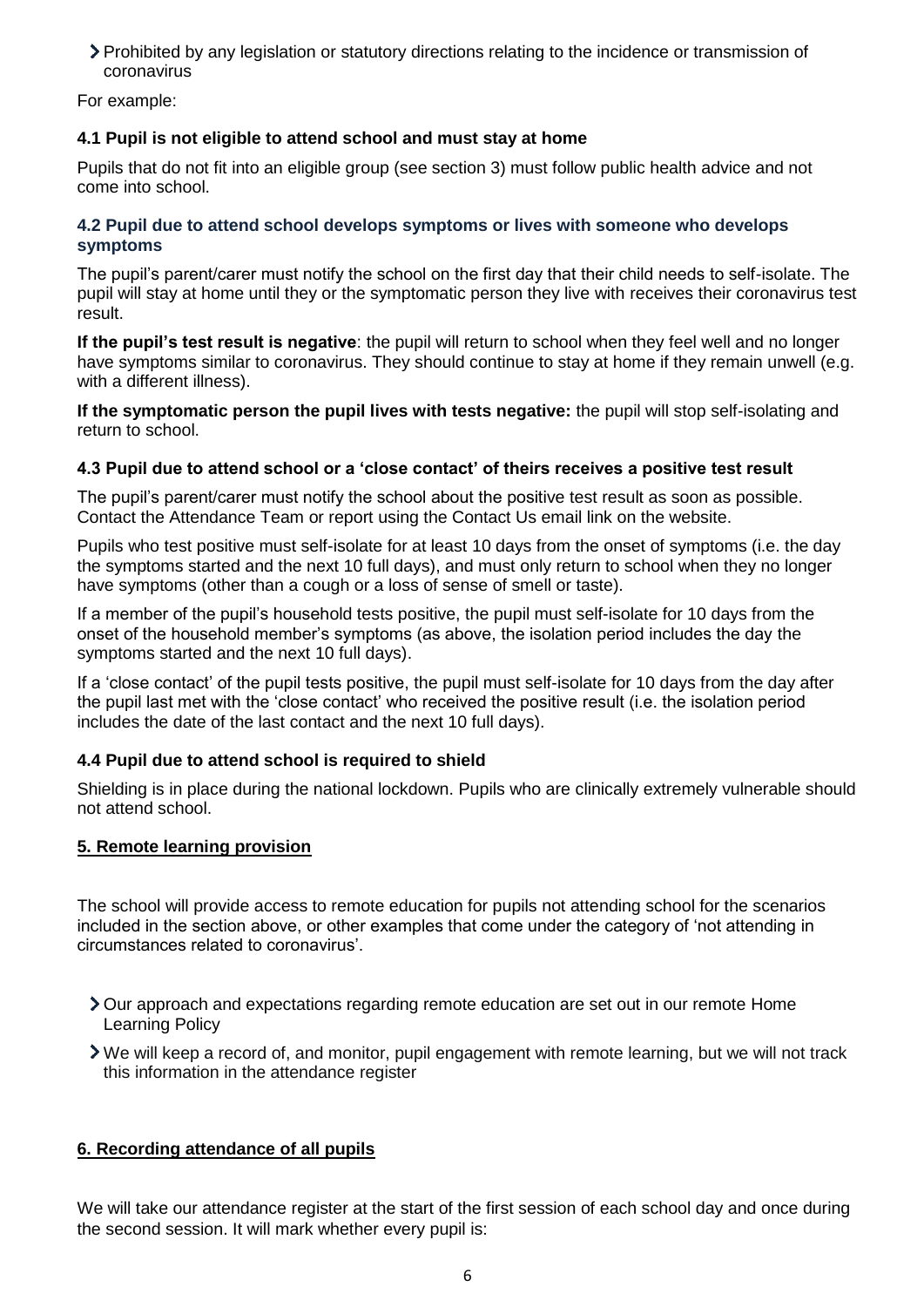- > Present
- Attending an approved off-site educational activity
- > Absent
- Unable to attend due to 'exceptional circumstances'
- Not attending in circumstances related to coronavirus

See appendix 1 for the relevant absence codes and when we will use them.

## <span id="page-6-0"></span>**7. Following up on absence**

Where any child we expect to attend school does not attend, or stops attending, we will:

- Follow up on their absence with their parent or carer by making weekly welfare calls and fortnightly eyes on home visits
- Notify their social worker, where they have one

Parents will not be penalised if their child does not attend school during this period.

#### <span id="page-6-1"></span>**8. Monitoring arrangements**

<span id="page-6-2"></span>This policy will be reviewed as guidance from the local authority or Department for Education is updated, and as a minimum every two months during term time by Alison Cropper, Assistant Headteacher. At every review, it will be approved by the full governing board.